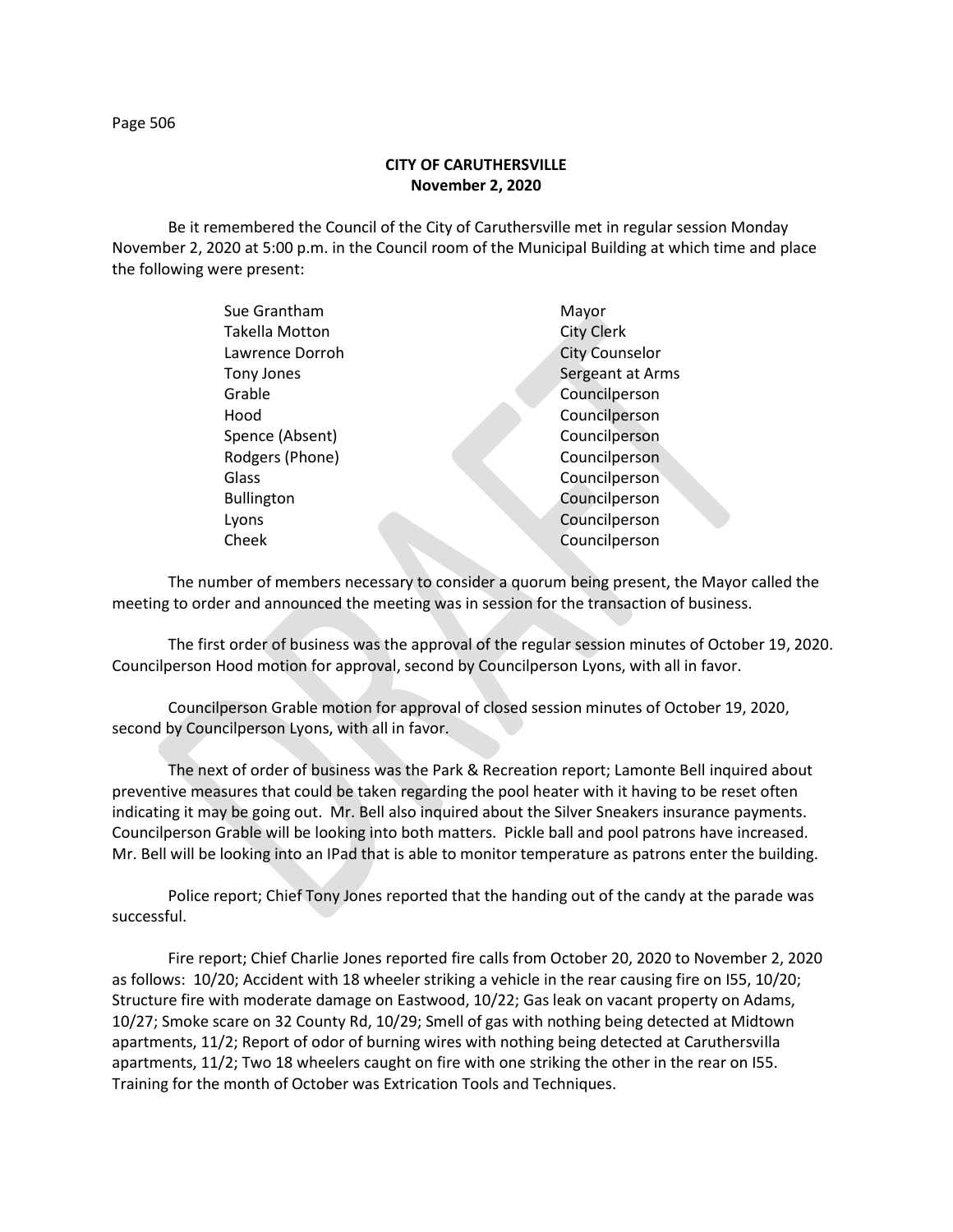Mayor Grantham reported that the Street Sweeper was up and running.

Code Enforcement report; Barry Gilmore reported that there have been six dilapidated properties that have been demolished. The Cooks has a trailer left which will be dealt with either through a sale or demolished to clear the property. The house that's on Kelly Dr. has a loan on it, but it will either get fixed or it has to come down. The burn out on E. 9<sup>th</sup> has to get fixed or it has to come down. The City owns a lot on E. 12<sup>th</sup> St. and the County owns two lots. Someone wants to buy the City lot, and Notice was sent to the abutting land owners to see if they were interested in the purchase, and no one responded. The interested party bid \$300.00 for the lot; Councilperson Lyons motion to accept the bid, second by Councilperson Bullington, which resulted in the following vote:

| Grable | Yes | Hood              | Yes |
|--------|-----|-------------------|-----|
| Glass  | Yes | <b>Bullington</b> | Yes |
| Lyons  | Yes | Cheek             | Yes |

There's another property on Eastwood that can be used for training exercises for the Fire department if it meets the standards with the property owner not being liable. Councilperson Bullington motion to authorize the use of the property for training exercises, second by Councilperson Grable, which resulted in the following vote:

| Grable | Yes | Hood       | Yes |
|--------|-----|------------|-----|
| Glass  | Yes | Bullington | Yes |
| Lyons  | Yes | Cheek      | Yes |

Mr. Gilmore will be looking at demolishing a house on Madison and Grand weather permitting in the next couple of weeks.

Library report; Teresa Tidwell reported getting ready for the election by opening up the theater for social distancing. Their numbers are getting back to normal; they're at a standstill as far the Christmas Storytime, not committing yet.

City Collector; Paige Gillock reported that the taxes will be going out this week. The collections for October 1, 2020 through October 31, 2020 are as follows: Real Estate \$216.68, Personal Property \$428.00, Miscellaneous \$1,340.16. Total taxes were \$1,887.34 plus Interest \$88.03, and Commission \$9.47, with the total collections being \$1,984.84.

There was a question as to when the County would be sending funds for the CARES ACT, and the amount. The City is slated to receive \$125,000 by mid-November.

Insurance report; Councilperson Bullington reported that the Insurance Committee will be looking at seeing what Nevont through the MBA Affinity Health Plan has to offer in savings for health insurance.

Business from the floor; Councilperson Hood reported that the Salvation Army will start up Saturday, November 28, 2020. They will be wearing masks and gloves and sanitizing all equipment.